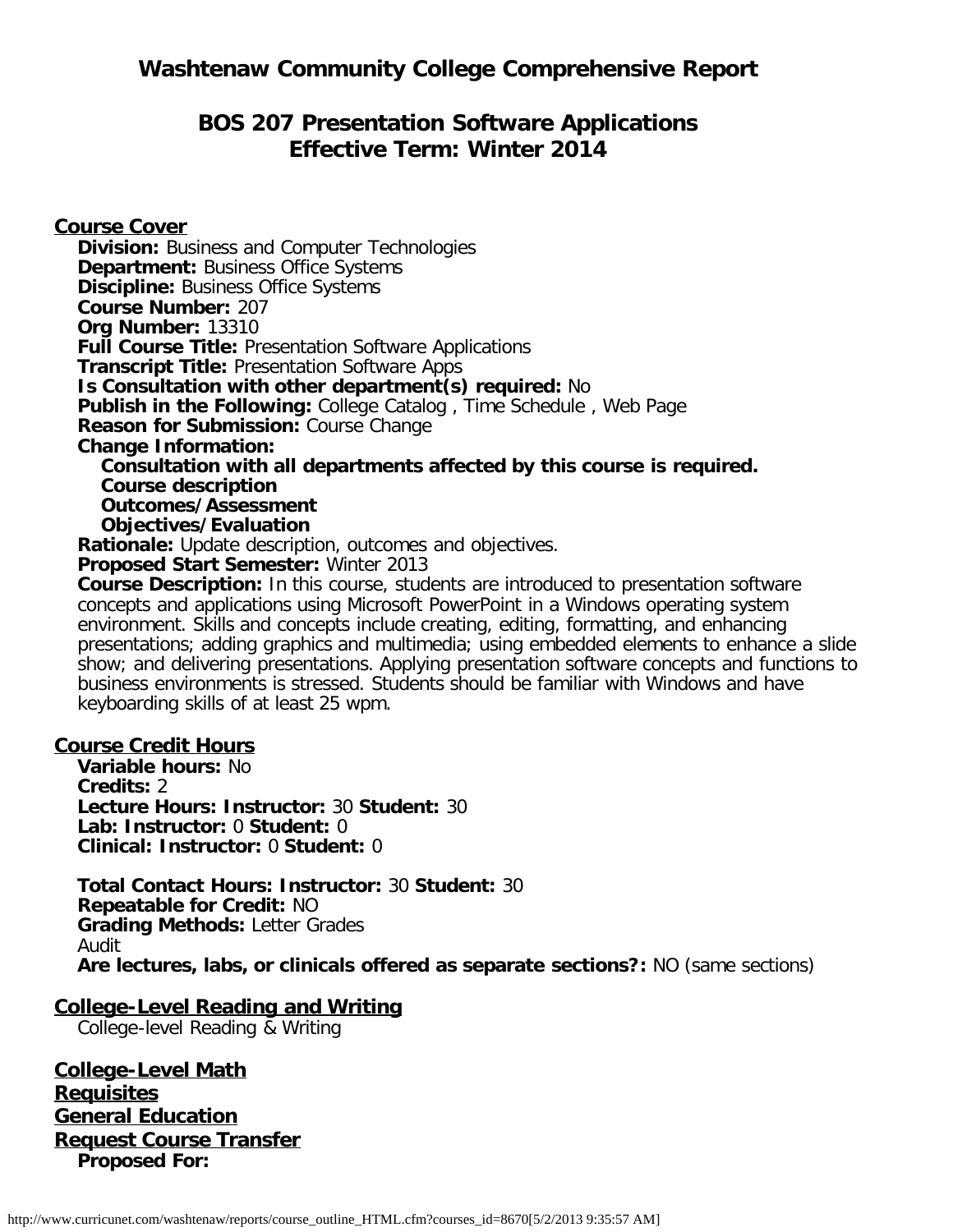# **Student Learning Outcomes**

1. Evaluate targeted audience and determine the proper scope of the subject matter for a given presentation.

**Assessment 1 Assessment Tool:** Final Presentation **Assessment Date:** Fall 2013 **Assessment Cycle:** Every Three Years **Course section(s)/other population:** All sections **Number students to be assessed:** All students **How the assessment will be scored:** Scored using a rubric **Standard of success to be used for this assessment:** 75% of students will score 75% or higher. **Who will score and analyze the data:** Departmental Faculty

2. Combine text, color, graphics and other media sources to create slide presentations using professional presentation software.

**Assessment 1**

**Assessment Tool:** Final Presentation **Assessment Date:** Fall 2013 **Assessment Cycle: Every Three Years Course section(s)/other population:** All sections **Number students to be assessed:** All students **How the assessment will be scored:** Scored using a rubric **Standard of success to be used for this assessment:** 75% of students will score 75% or higher.

**Who will score and analyze the data:** Departmental Faculty

**Assessment 2**

**Assessment Tool:** Practical Exam **Assessment Date:** Fall 2013

**Assessment Cycle: Every Three Years** 

**Course section(s)/other population:** All sections

**Number students to be assessed:** All students

**How the assessment will be scored:** Checklist

**Standard of success to be used for this assessment:** 75% of students will score 75% or higher.

**Who will score and analyze the data:** Departmental Faculty

3. Produce effective handouts and flyers using professional presentation software.

**Assessment 1**

**Assessment Tool:** Final Presentation **Assessment Date:** Fall 2013 **Assessment Cycle:** Every Three Years **Course section(s)/other population:** All sections **Number students to be assessed:** All students **How the assessment will be scored:** Scored using a rubric **Standard of success to be used for this assessment:** 75% of students will score 75% or higher. **Who will score and analyze the data:** Departmental Faculty **Assessment 2 Assessment Tool:** Practical Exam **Assessment Date:** Fall 2013 **Assessment Cycle: Every Three Years Course section(s)/other population:** All sections **Number students to be assessed:** All students **How the assessment will be scored:** Checklist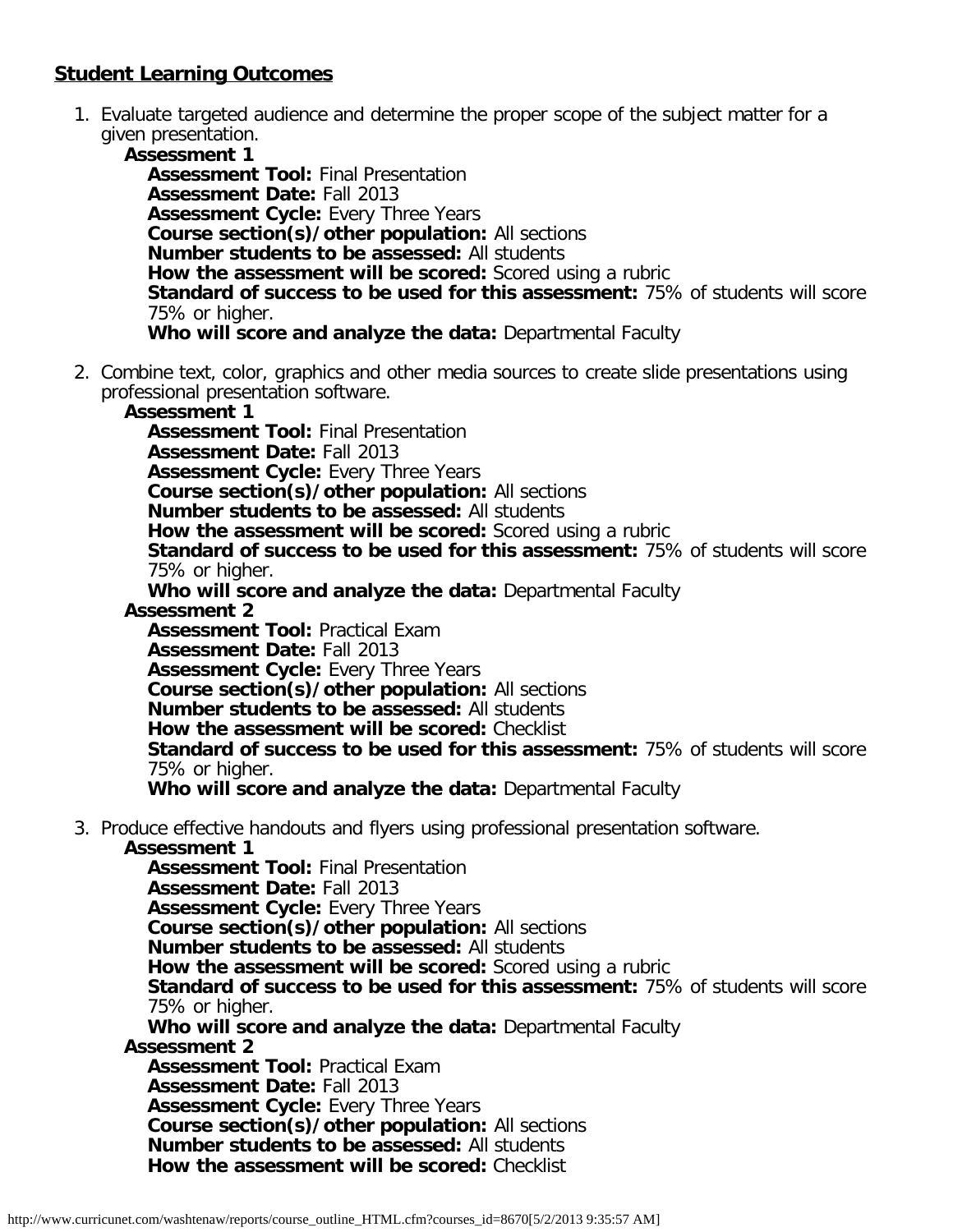**Standard of success to be used for this assessment:** 75% of students will score 75% or higher.

**Who will score and analyze the data:** Departmental Faculty

- 4. Use professional presentation software to communicate clearly and convincingly.
	- **Assessment 1**

**Assessment Tool:** Final Presentation **Assessment Date:** Fall 2013 **Assessment Cycle:** Every Three Years **Course section(s)/other population:** All sections **Number students to be assessed:** All students **How the assessment will be scored:** Scored using a rubric **Standard of success to be used for this assessment:** 75% of students will score 75% or higher.

# **Who will score and analyze the data:** Departmental Faculty

# **Course Objectives**

- 1. Create, save, and edit a PowerPoint presentation.
	- **Matched Outcomes**
- 2. Identify goals of presentations using professional presentation software and how they impact the form and format of a presentation.
	- **Matched Outcomes**
- 3. Recognize factors that influence an audience's understanding of a presentation and how presentation software can be used to enhance their comprehension and retention of information.

### **Matched Outcomes**

4. Recognize common standards for development of effective slides such the number of levels, bullets and graphics.

### **Matched Outcomes**

- 5. Copy and paste text holders, templates, and content from other presentations. **Matched Outcomes**
- 6. Apply consistent background and theme colors.
	- **Matched Outcomes**
- 7. Customize colors and effects within the PowerPoint presentation and slide masters. **Matched Outcomes**
- 8. Draw shapes, insert and enhance images, and apply layering and grouping techniques to objects.

# **Matched Outcomes**

- 9. Create photo albums, tables, charts, and SmartArt graphics.
	- **Matched Outcomes**
- 10. Create slides demonstrating the appropriate use of animation and multimedia effects. **Matched Outcomes**
- 11. Prepare the presentation for delivery through slide shows, electronic distribution, and interactive kiosk modes.

#### **Matched Outcomes**

- 12. Identify the different types of handouts available from professional presentation software and recommend uses based on audience, type of presentation and complexity of slides. **Matched Outcomes**
- 13. Prepare and give an in-class presentation that uses software features appropriate to the subject and audience.

**Matched Outcomes**

### **New Resources for Course Course Textbooks/Resources**

**Textbooks Manuals** Periodicals